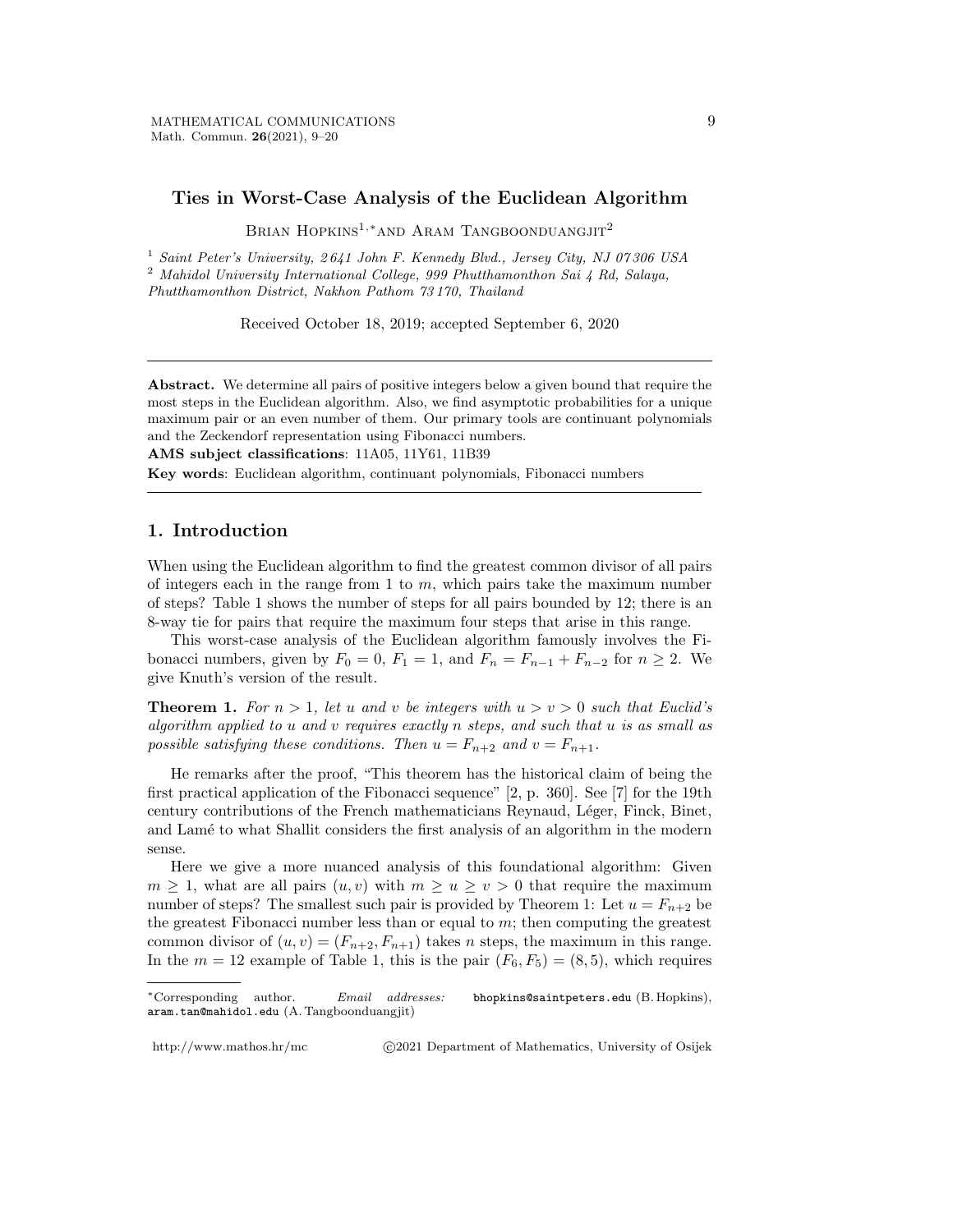| $u \setminus v$ | 1        | $\overline{2}$   | 3                | 4                | 5                | 6                | 7                | 8              | 9                | 10               | 11             | 12             |
|-----------------|----------|------------------|------------------|------------------|------------------|------------------|------------------|----------------|------------------|------------------|----------------|----------------|
| 1               | $\theta$ | 1                | 1                | 1                | 1                | $\mathbf 1$      | 1                | 1              | $\mathbf{1}$     | 1                | 1              | 1              |
| $\overline{2}$  | 1        | $\boldsymbol{0}$ | $\overline{2}$   | 1                | $\overline{2}$   | $\mathbf{1}$     | $\overline{2}$   | 1              | $\overline{2}$   | $\mathbf{1}$     | $\overline{2}$ | 1              |
| 3               | 1        | $\overline{2}$   | $\boldsymbol{0}$ | $\overline{2}$   | 3                | $\mathbf{1}$     | $\overline{2}$   | 3              | $\mathbf{1}$     | $\overline{2}$   | 3              | $\mathbf{1}$   |
| 4               | 1        | $\mathbf{1}$     | $\boldsymbol{2}$ | $\boldsymbol{0}$ | $\overline{2}$   | $\overline{2}$   | 3                | $\mathbf 1$    | $\overline{2}$   | $\overline{2}$   | 3              | 1              |
| $\overline{5}$  | 1        | $\boldsymbol{2}$ | 3                | $\overline{2}$   | $\boldsymbol{0}$ | $\overline{2}$   | 3                | 4              | 3                | $\mathbf{1}$     | $\overline{2}$ | 3              |
| 6               | 1        | $\mathbf{1}$     | $\mathbf 1$      | $\overline{2}$   | $\overline{2}$   | $\boldsymbol{0}$ | $\overline{2}$   | $\overline{2}$ | $\overline{2}$   | 3                | 3              | 1              |
| 7               | 1        | $\overline{2}$   | $\overline{2}$   | 3                | 3                | $\overline{2}$   | $\boldsymbol{0}$ | $\overline{2}$ | 3                | 3                | 4              | $\overline{4}$ |
| 8               | 1        | $\mathbf{1}$     | $\sqrt{3}$       | $\mathbf 1$      | $\overline{4}$   | $\overline{2}$   | $\overline{2}$   | 0              | $\overline{2}$   | 2                | 4              | $\overline{2}$ |
| 9               | 1        | $\overline{2}$   | 1                | $\overline{2}$   | 3                | $\overline{2}$   | 3                | $\overline{2}$ | $\boldsymbol{0}$ | 2                | 3              | $\overline{2}$ |
| 10              | 1        | 1                | $\overline{2}$   | $\overline{2}$   | 1                | 3                | 3                | $\overline{2}$ | $\overline{2}$   | $\boldsymbol{0}$ | $\overline{2}$ | $\overline{2}$ |
| 11              | 1        | $\overline{2}$   | 3                | 3                | $\overline{2}$   | 3                | 4                | $\overline{4}$ | 3                | $\overline{2}$   | $\theta$       | $\overline{2}$ |
| 12              | 1        | 1                | 1                | 1                | 3                | $\mathbf{1}$     | $\overline{4}$   | $\overline{2}$ | $\overline{2}$   | $\overline{2}$   | $\overline{2}$ | $\Omega$       |

Table 1: The number of steps required to find the greatest common divisor of u and v using the Euclidean algorithm, with occurrences of the maximum number indicated.

four steps. Notice that the pairs  $(11, 7)$ ,  $(11, 8)$ , and  $(12, 7)$  also require four steps. How can we describe these worst-case ties in general?

The remaining sections of the paper are as follows. Section 2 gives an overview of continued fractions and continuant polynomials. Section 3 develops results on continuants which, along with Proposition 4, may be of independent interest. Section 4 presents our primary results in the form of a theorem and an algorithm: how to find all pairs  $(u, v)$  with  $m \geq u \geq v > 0$  that require the maximum number of steps in the Euclidean algorithm, with two detailed examples. Section 5 establishes asymptotic results on the proportion of bounds that have certain numbers of pairs tying for the worst case. Finally, Section 6 discusses families of integer sequences that give rise to the entries of the pairs that tie for the worst case.

# 2. Continued fractions and continuant polynomials

Suppose u and v are integers with  $u \ge v > 0$ . Using the Euclidean algorithm to find the greatest common divisor of  $u$  and  $v$  is essentially equivalent to determining the simple continued fraction for  $u/v$ . For example,  $u = 11$  and  $v = 8$  from Table 1 have

11 = 1 · 8 + 3  
\n
$$
\frac{11}{8} = 1 + \frac{3}{8} = 1 + \frac{1}{\frac{8}{3}}
$$
\n
$$
8 = 2 \cdot 3 + 2
$$
\n
$$
1 + \frac{1}{2 + \frac{2}{3}} = 1 + \frac{1}{2 + \frac{1}{\frac{3}{2}}}
$$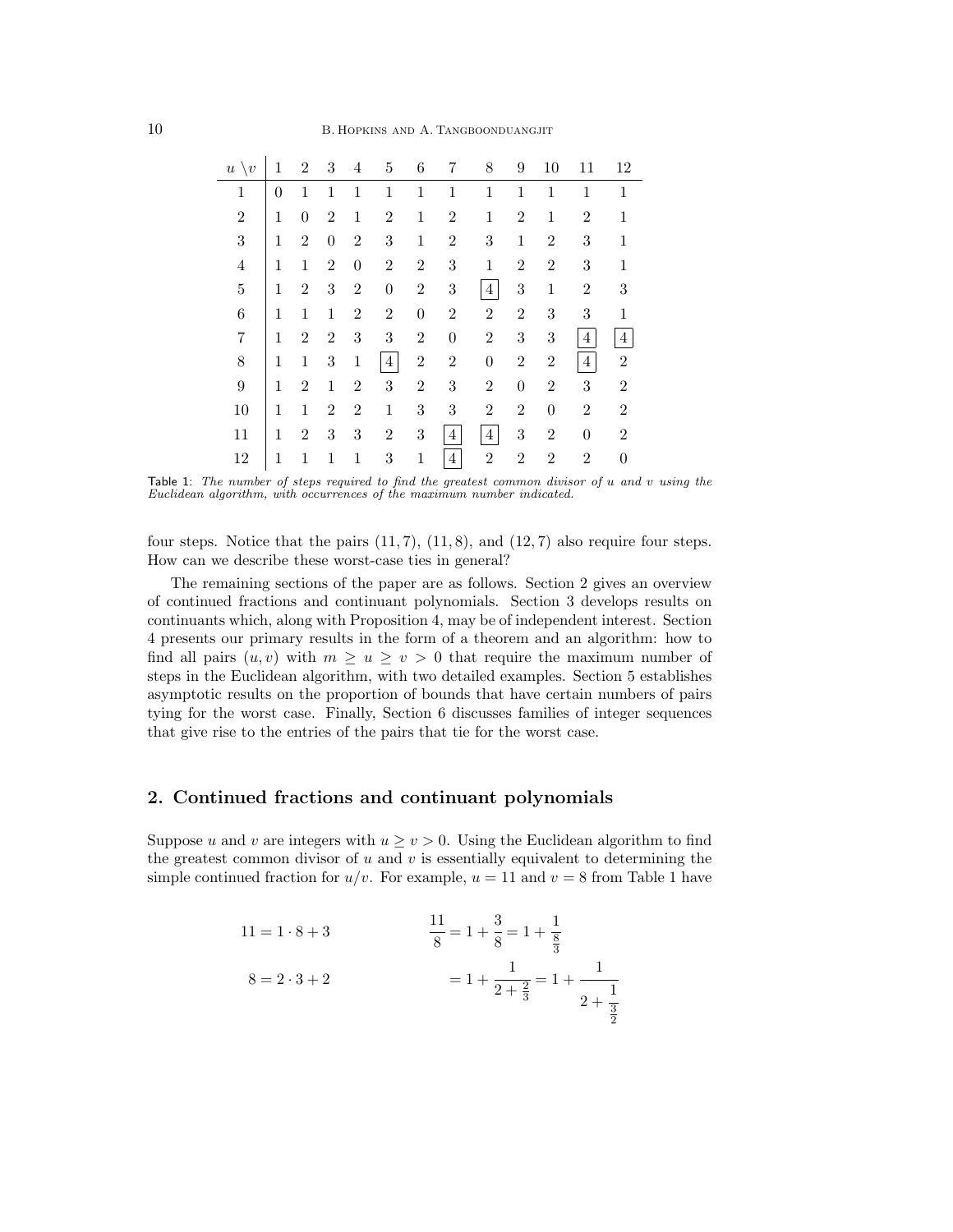$$
3 = 1 \cdot 2 + 1 = 1 + \frac{1}{2 + \frac{1}{1 + \frac{1}{2}}}
$$
  

$$
2 = 2 \cdot 1 + 0.
$$

Since numerators in regular continued fractions are all 1, the ordered list of partial denominators  $[1, 2, 1, 2]$  completely describes 11/8. Notice that the partial denominators are exactly the coefficients arising from the Euclidean algorithm,  $1, 2, 1, 2$ , respectively.

Euler developed continuants in his general work on continued fractions, working out continued fractions with variable entries:

$$
x_1 + \frac{1}{x_2} = \frac{x_1 x_2 + 1}{x_2},
$$
  
\n
$$
x_1 + \frac{1}{x_2 + \frac{1}{x_3}} = \frac{x_1 x_2 x_3 + x_1 + x_3}{x_2 x_3 + 1},
$$
  
\n
$$
x_1 + \frac{1}{x_1 + \frac{1}{x_2 + \frac{1}{x_3}}} = \frac{x_1 x_2 x_3 x_4 + x_1 x_2 + x_1 x_4 + x_3 x_4 + 1}{x_2 x_3 x_4 + x_2 + x_4}.
$$

Notice, for instance, that the denominator of  $[x_1, x_2, x_3]$  is the previous numerator  $x_1x_2+1$  with the indices increased by one; likewise the denominator of  $[x_1, x_2, x_3, x_4]$ and the numerator of  $[x_1, x_2, x_3]$ .

A recursive definition of continuant polynomials is

$$
K(x_1, ..., x_n) = \begin{cases} 1 & \text{if } n = 0, \\ x_1 & \text{if } n = 1, \\ x_1 K(x_2, ..., x_n) + K(x_3, ..., x_n) & \text{if } n > 1. \end{cases}
$$

The next terms are  $K(x_1, x_2) = x_1x_2 + 1$ ,  $K(x_1, x_2, x_3) = x_1x_2x_3 + x_1 + x_3$ , and  $K(x_1, x_2, x_3, x_4) = x_1x_2x_3x_4 + x_1x_2 + x_1x_4 + x_3x_4 + 1$  that arose above.

With this notation, the connection to continued fractions is

$$
[a_1,\ldots,a_n] = \frac{K(a_1,\ldots,a_n)}{K(a_2,\ldots,a_n)}.
$$

One can verify that  $K(1, 2, 1, 2) = 11$  and  $K(2, 1, 2) = 8$  in the example above. It is helpful to work out another pair from Table 1;  $11/7 = [1, 1, 1, 3]$ . Although  $11 = K(1, 2, 1, 2) = K(1, 1, 1, 3)$ , notice that removing the first entry of the second continuant leaves  $K(1,1,3) = 7$  so that  $K(1,1,1,3)$  corresponds to the pair  $(11,7)$ .

Among the many general properties of continuants, we will need two, which follow directly from the definition. See [2, pp. 356–359] for more details.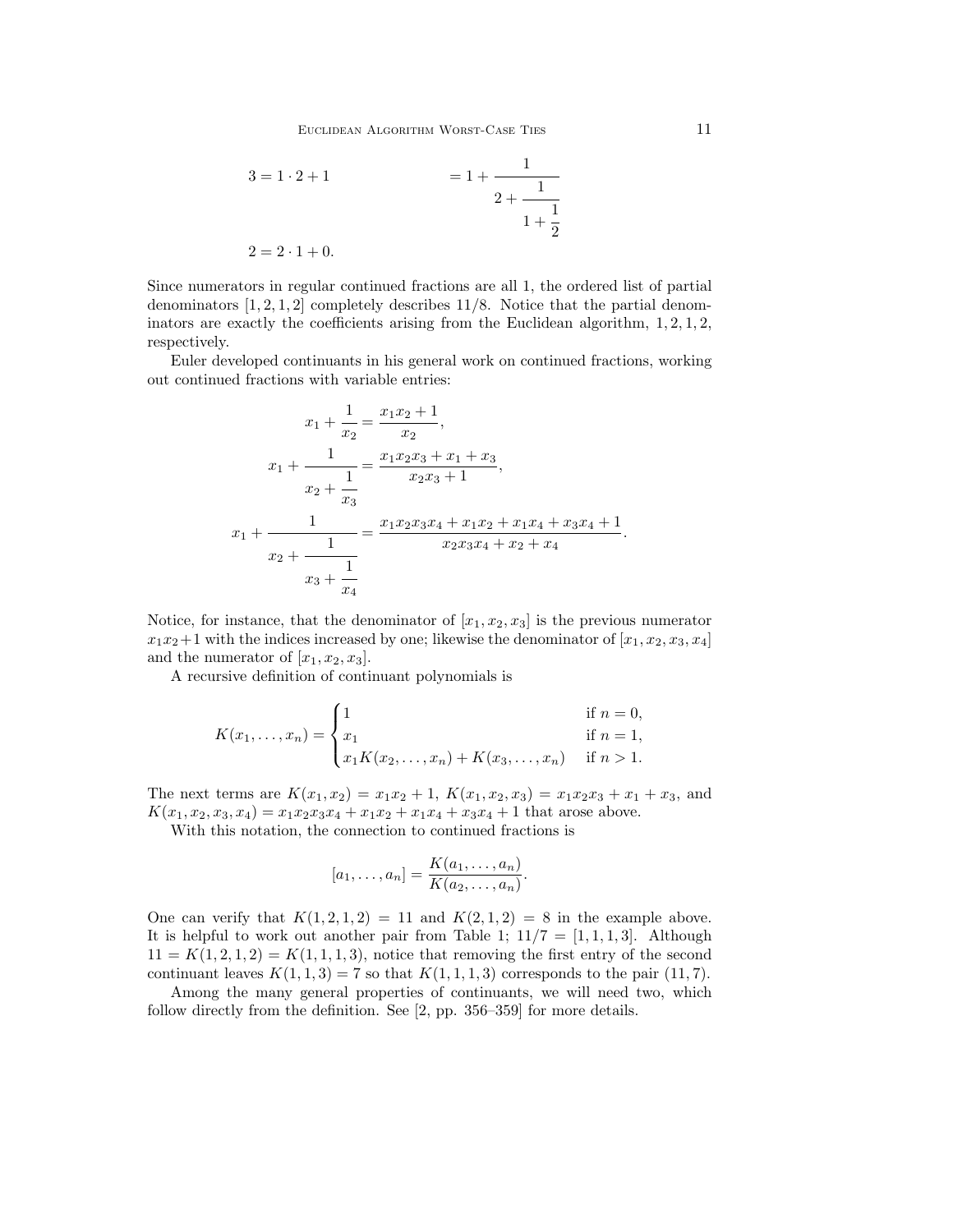Proposition 1.

- (a)  $K(x_1, \ldots, x_n) = K(x_n, \ldots, x_1).$
- (b) If  $x_n > 1$ , then  $K(x_1, \ldots, x_n) = K(x_1, \ldots, x_n 1, 1)$ .

# 3. Fibonacci numbers and continuants

We begin with some results on continuants with small positive integer entries. We use superscripts to denote repetition:  $c^a$  means c listed a times.

**Proposition 2.** For integers  $a, b \geq 0$  (sufficiently large for certain claims) and  $m \geq 1$ ,

- (a)  $K(1^a) = K(1^{a-2}, 2) = K(2, 1^{a-2}) = K(2, 1^{a-4}, 2) = F_{a+1}.$
- (b)  $K(1^a, m, 1^b) = (mF_{a+1} + F_a)F_{b+1} + F_{a+1}F_b.$

**Proof.** (a) From the definition of continuant polynomials,  $K() = 1 = F_1$  and  $K(1) = 1 = F_2$ . For  $a \geq 2$ ,

$$
K(1a) = K(1a-1) + K(1a-2) = Fa + Fa-1 = Fa+1.
$$

The other expressions follow from Proposition 1.

(b) We proceed by induction on a with two base cases. When  $a = 0$ ,

$$
K(m,1b) = mK(1b) + K(1b-1) = (mF1 + F0)Fb+1 + F1Fb.
$$

When  $a = 1$ ,

$$
K(1, m, 1b) = K(m, 1b) + K(1b) = (mF2 + F1)Fb+1 + F2Fb.
$$

Assuming the claim for  $a - 1$  and  $a - 2$ , we have

$$
K(1^a, m, 1^b) = K(1^{a-1}, m, 1^b) + K(1^{a-2}, m, 1^b)
$$
  
= 
$$
[(mF_a + F_{a-1})F_{b+1} + F_aF_b]
$$
  
+ 
$$
[(mF_{a-1} + F_{a-2})F_{b+1} + F_{a-1}F_b]
$$
  
= 
$$
(mF_{a+1} + F_a)F_{b+1} + F_{a+1}F_b.
$$

Recall the Lucas numbers, given by  $L_0 = 2$ ,  $L_1 = 1$ ,  $L_n = L_{n-1} + L_{n-2}$  for  $n \ge 2$ , and  $L_{-n} = (-1)^n L_n$ . We will use the well known identities  $L_n = F_{n+1} + F_{n-1}$  and and  $L_{-n} = (-1)^n L_n$ . We will use the well known identities  $L_n = F_{n+1} + F_{n-1}$  and  $5F_n = L_{n+1} + L_{n-1}$ . Also, using the golden ratio  $\varphi = (1 + \sqrt{5})/2$  and  $\psi = (1 - \sqrt{5})/2$ , we have  $L_n = \varphi^n + \psi^n$  while  $F_n = (\varphi^n - \psi^n)/\sqrt{5}$ .

The following identity from Stone [9, Example 3] allows us to express the sum of certain products of Fibonacci numbers in terms of Lucas numbers.

**Lemma 1.** For integers a, b, c, d such that  $a + b = c + d$ ,

$$
F_a F_b + F_c F_d = \frac{2}{5} L_{a+b} + \frac{(-1)^{b+1}}{5} L_{a-c} L_{a-d}.
$$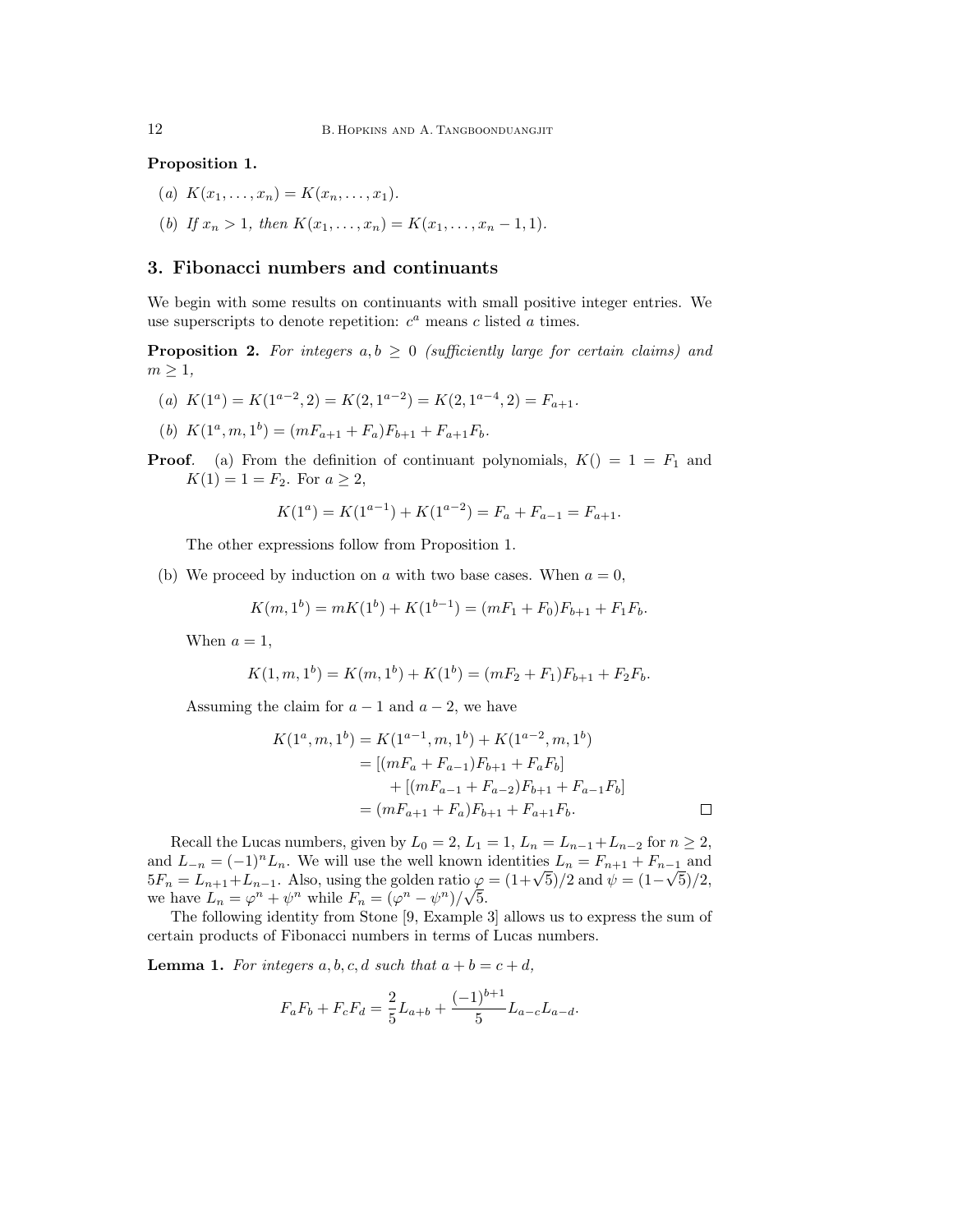Now we show how to express continuants whose entries are ones and a single two in terms of the Fibonacci numbers.

**Proposition 3.** Given positive integers n and a with  $n \geq 3$  and  $1 \leq a \leq n/2$ ,

$$
K(1^a, 2, 1^{n-a}) = \begin{cases} F_{n+2} + \sum_{k=0}^{(a-1)/2} F_{n-4k} & \text{for a odd,} \\ F_{n+2} + \left[ \sum_{k=0}^{(a-2)/2} F_{n-4k} \right] + F_{n+1-2a} & \text{for a even.} \end{cases}
$$

Proof. By Proposition 2(b),

$$
K(1^a, 2, 1^{n-a}) = (2F_{a+1} + F_a)F_{n-a+1} + F_{a+1}F_{n-a}
$$
  
=  $F_{n-a+1}(F_{a+1} + F_a) + F_{a+1}(F_{n-a+1} + F_{n-a})$   
=  $F_{n-a+1}F_{a+2} + F_{a+1}F_{n-a+2}$ .

By Lemma 1, we have

$$
F_{n-a+1}F_{a+2} + F_{a+1}F_{n-a+2} = \frac{2}{5}L_{n+3} + \frac{(-1)^a}{5}L_{n-2a}
$$
 (1)

since  $L_{-1} = -1$ .

Next, consider  $\sum_{k=0}^{m} F_{n-4k}$  for  $m \geq 0$ . With  $\varphi$  and  $\psi$  as defined above,

$$
\varphi^{4} - 1 = (\varphi^{2} - 1)(\varphi^{2} + 1) = \varphi^{2}(\varphi - \psi) = \sqrt{5}\varphi^{2}
$$

and, similarly,  $\psi^4 - 1 = -\sqrt{ }$  $\overline{5}\psi^2$ . Therefore,

$$
\sum_{k=0}^{m} F_{n-4k} = \frac{1}{\sqrt{5}} \sum_{k=0}^{m} (\varphi^{n-4k} - \psi^{n-4k})
$$
  
=  $\frac{\varphi^n}{\sqrt{5}} \left( \frac{1 - \varphi^{-4(m+1)}}{1 - \varphi^{-4}} \right) - \frac{\psi^n}{\sqrt{5}} \left( \frac{1 - \psi^{-4(m+1)}}{1 - \psi^{-4}} \right)$   
=  $\frac{\varphi^{n-4m} (\varphi^{4m+4} - 1)}{5\varphi^2} + \frac{\psi^{n-4m} (\psi^{4m+4} - 1)}{5\psi^2}$   
=  $\frac{1}{5} (\varphi^{n+2} + \psi^{n+2} - \varphi^{n-4m-2} - \psi^{n-4m-2})$   
=  $\frac{1}{5} (L_{n+2} - L_{n-4m-2}).$ 

To complete the proof, consider the parity of a. In each case, we use the identity  $F_n = (L_{n-1} + L_{n+1})/5.$ 

First, suppose a is odd and set  $m = (a-1)/2$  in the previous computation. Then

$$
F_{n+2} + \sum_{k=0}^{(a-1)/2} F_{n-4k} = F_{n+2} + \frac{1}{5}L_{n+2} - \frac{1}{5}L_{n-2a}
$$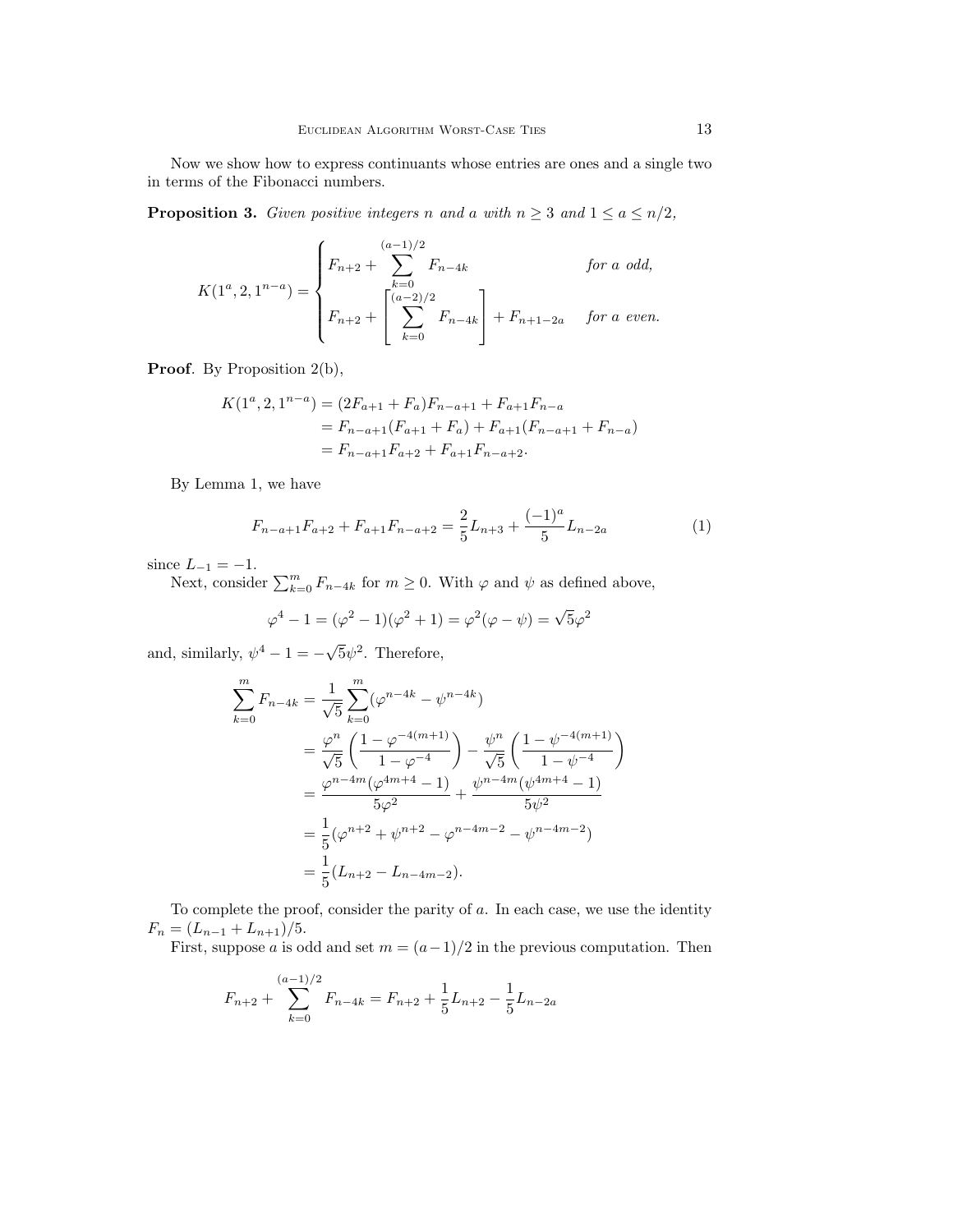14 B. HOPKINS AND A. TANGBOONDUANGJIT

$$
= \frac{1}{5}(L_{n+1} + L_{n+3}) + \frac{1}{5}L_{n+2} - \frac{1}{5}L_{n-2a}
$$
  
=  $\frac{2}{5}L_{n+3} + \frac{-1}{5}L_{n-2a}$ .

Second, suppose a is even and set  $m = (a-2)/2$ . Then

$$
F_{n+2} + \left[\sum_{k=0}^{(a-2)/2} F_{n-4k}\right] + F_{n+1-2a}
$$
  
=  $\frac{1}{5}(L_{n+1} + L_{n+3}) + \frac{1}{5}(L_{n+2} - L_{n+2-2a}) + \frac{1}{5}(L_{n-2a} + L_{n+2-2a})$   
=  $\frac{2}{5}L_{n+3} + \frac{1}{5}L_{n-2a}.$ 

In both cases, the expressions match (1).

### 4. Main results

In light of Proposition 1(b), known as "decoupling the unit," we now write continuants with  $x_n \geq 2$ . This matches the convention of not having 1 as the final term in a regular continued fraction.

Here is the heuristic for our project. Given the bound  $m$  and the maximal  $u = F_{n+2} \leq m$ , we know  $u = K(1^{n-1}, 2)$  is part of the minimal pair for which the Euclidean algorithm requires n steps. In fact, any n positive integers  $a_1, \ldots, a_n$ with  $a_n \geq 2$  give a  $u = K(a_1, \ldots, a_n)$  that is part of a pair for which the Euclidean algorithm requires n steps. The challenge is to find the  $u$  which are less than  $F_{n+3} = K(2, 1^{n-2}, 2)$  and also bounded by  $m < F_{n+3}$ .

The following proposition addresses the  $F_{n+3}$  bound.

**Proposition 4.** Given positive integers  $a_1, \ldots, a_n$  with  $\sum_{i=1}^n a_i \geq n+3$  and  $a_n \geq 2$ , the continuant  $K(a_1, \ldots, a_n) \geq F_{n+3}$ .

**Proof.** Let  $\sum_{i=1}^{n} a_i = n + 3$ ; continuant values of the required form cannot be less for greater sums. There are three possibilities for the unordered collection of  $a_i$ values. With guidance from [6], the entries giving minimal values are

•  $K(2, 2, 2) = 12 > 8 = F_6$ ,  $K(1, 2, 2, 2) = 17 > 13 = F_7$ , and, for  $n \ge 5$ ,  $K(1, 2, 1, 2, 1^{n-5}, 2) = F_{n+3} + F_{n-1} + F_{n-3} + F_{n-6}.$ 

• 
$$
K(3,2) = 7 > 5 = F_5
$$
 and  $K(1,3,1^{n-3},2) = F_{n+3} + F_{n-2}$  for  $n \ge 3$ .

•  $K(4) = 4 > 3 = F_4$ ,  $K(1, 4) = 5 = F_5$ , and  $K(1^{n-1}, 4) = K(1, 3, 1^{n-3}, 2)$  for  $n \geq 3$ .

We leave the details, similar to previous propositions, to the reader.

Note that  $K(1,4) = F_5$  is the only case of equality here; in all other cases,  $K(a_1, \ldots, a_n) > F_{n+3}.$  $\Box$ 

 $\Box$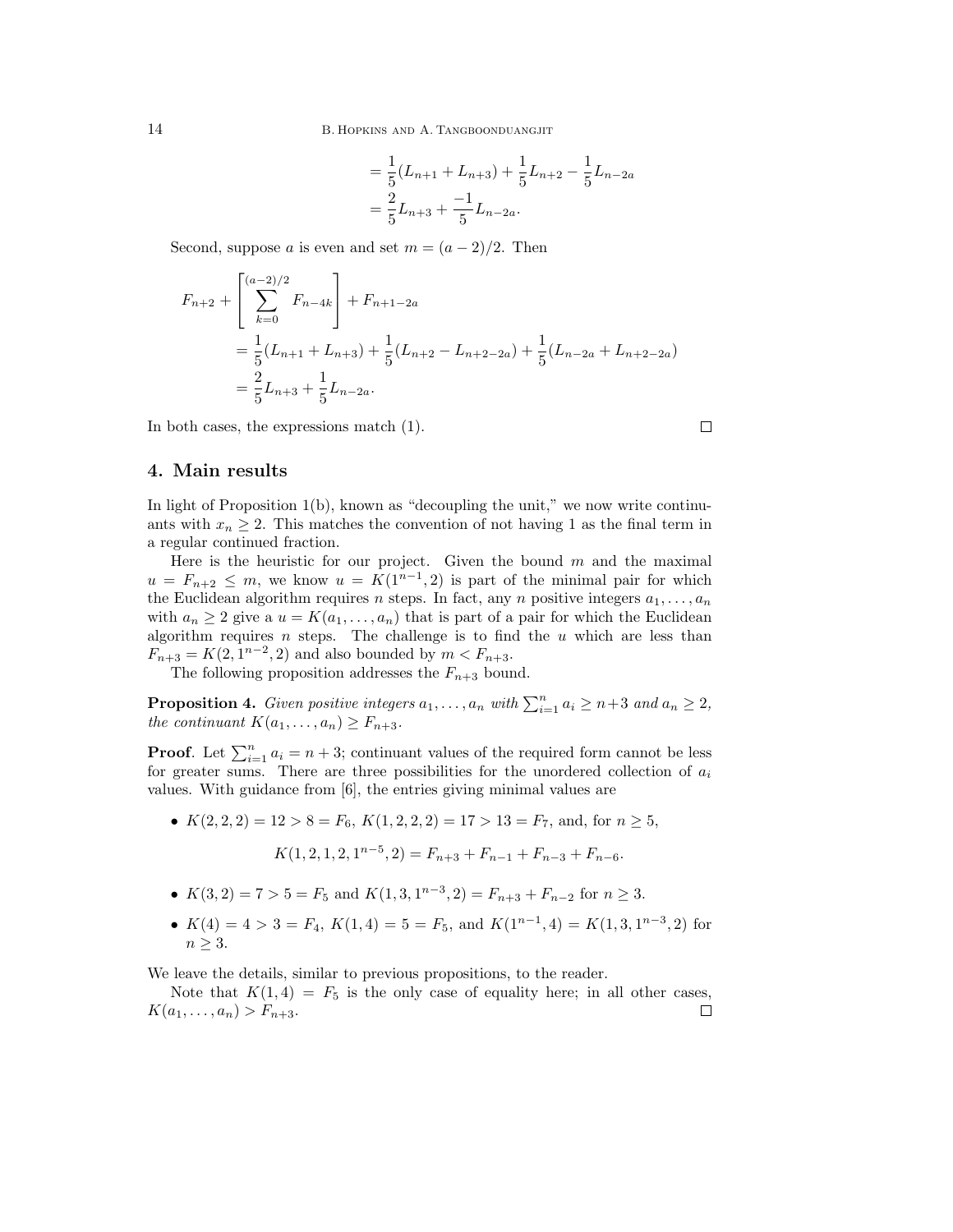Recall the Zeckendorf representation of a positive integer n: There is a unique collection of nonconsecutive Fibonacci numbers whose sum is  $n$  [10]. For instance,  $49 = 34+13+2 = F_9 + F_7 + F_3$ . Write  $n = \sum \delta_i F_i$ , where  $\delta_i = 1$  if  $F_i$  is included in the Zeckendorf representation of n, otherwise  $\delta_i = 0$ . This establishes a correspondence between the Zeckendorf representation and a binary string without adjacent ones, e.g.,  $49 = 101000100_F$ .

Table 2 shows an example of the continuant values in increasing order relative to the a values.

| a              | $K(1^a, 2, 1^{n-a})$         |
|----------------|------------------------------|
| $\mathbf{1}$   | 10 1000 0000 $0000_F = 521$  |
| 3              | 10 1000 1000 $0000_F = 542$  |
| 5              | 10 1000 1000 $1000_F = 545$  |
| 6              | 10 1000 1000 $1001_F = 546$  |
| $\overline{4}$ | 10 1000 1001 0000 $_F = 547$ |
| $\mathfrak{D}$ | 10 1001 0000 $0000_F = 555$  |

Table 2: Values for  $K(1^a, 2, 1^{n-a})$  from Proposition 3 for  $n = 12$  in increasing order. Spaces in the binary representation are for legibility.

Part of Knuth's proof of Theorem 1 is that  $K(x_1, \ldots, x_n)$ , taking positive integer arguments with the last at least 2, is minimized with  $x_1 = \cdots = x_{n-1} = 1$  and  $x_n = 2$ . These values have sum  $n+1$ . It is natural then to consider values satisfying  $\sum_{i=1}^n x_i = n+2$ , again with  $x_n \ge 2$ .  $_{i=1}^{n} x_i = n+2$ , again with  $x_n \geq 2$ .

**Theorem 2.** Given a positive integer n, there are exactly n positive integer pairs  $(u, v)$  with  $F_{n+2} \leq u \leq F_{n+3}$  and  $v \leq u$  such that the Euclidean algorithm takes n steps to determine the greatest common divisor of u and v. The u values are  $K(1^{n-1}, 2)$  and the results of adding one to a single argument of  $K(1^{n-1}, 2)$  from the second to the nth, i.e.,

$$
K(1, 2, 1^{n-3}, 2), \ldots, K(1^{n-2}, 2, 2), K(1^{n-1}, 3).
$$

In each case, the corresponding v is the continuant expression for u with the first argument removed.

Proof. Via the connection between continuants and the Euclidean algorithm, any  $u = K(a_1, \ldots, a_n)$  with  $a_n \geq 2$  corresponds to a positive integer pair  $(u, v)$ , where  $v = K(a_2, \ldots, a_n) \leq u$  for which the Euclidean algorithm takes n steps to determine the greatest common divisor of  $u$  and  $v$ . By Theorem 1, the smallest such is  $(F_{n+2}, F_{n+1})$  corresponding to  $u = K(1^{n-1}, 2)$ . Note that this is the only allowed assignment of positive integers to the  $a_i$  with  $\sum a_i = n + 1$ . By Proposition 4,  $K(a_1, \ldots, a_n) \geq F_{n+3}$  for any positive  $a_i$  with  $\sum a_i \geq n+3$ .

It remains to consider positive  $a_i$  with  $\sum a_i = n + 2$ . The unordered collection of  $a_i$  values must be either 2 twos and  $n-2$  ones or 1 three and  $n-1$  ones. By the identity

$$
K(1^a, 2, 1^{n-2-a}, 2) = K(1^a, 2, 1^{n-a}) = K(1^{n-a}, 2, 1^a) = K(1^{n-a}, 2, 1^{a-2}, 2),
$$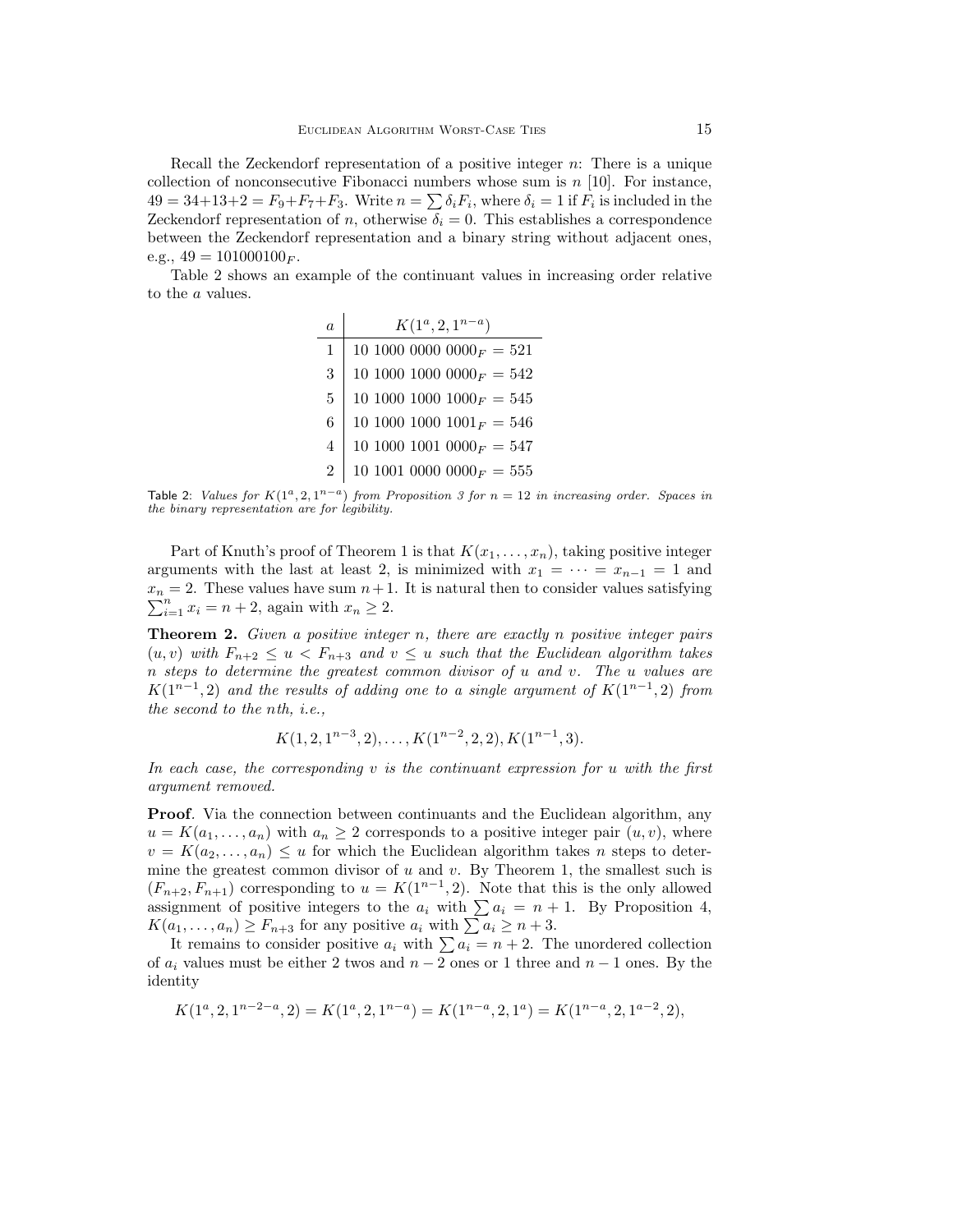Proposition 3 provides values for all u of the form  $K(1^a, 2, 1^{n-2-a}, 2)$ , where  $2 \le$  $a \leq n-2$ . Also,

$$
K(1^{n-1},3)=K(1^{n-1},2,1)=K(1,2,1^{n-1})=K(1,2,1^{n-3},2).
$$

Thus the u values occur in pairs except for  $K(1^{n-1}, 2)$  and, when n is even,  $K(1^{\ell}, 2, 1^{\ell-2}, 2)$ , where  $n = 2\ell$ . However, the *n* expressions for the *u* values lead to n distinct pairs  $(u, v)$  since the corresponding continuants for v are not equal, i.e.,

$$
K(1^{a-1}, 2, 1^{n-2-a}, 2) \neq K(1^{n-a-1}, 2, 1^{a-2}, 2)
$$

and  $K(1^{n-2},3) \neq K(2, 1^{n-3}, 2)$ .

Since the Fibonacci expressions given in Proposition 3 are all less than  $F_{n+3}$ , these  $n$  pairs have  $u$  values in the required range.  $\Box$ 

Table 3 shows the results for  $n = 7$  given by Theorem 2.

| U                                           | $\eta$                     |
|---------------------------------------------|----------------------------|
| $K(1, 1, 1, 1, 1, 1, 2) = 100000000_F = 34$ | $K(1, 1, 1, 1, 1, 2) = 21$ |
| $K(1, 1, 1, 1, 1, 1, 3) = 101000000_F = 47$ | $K(1, 1, 1, 1, 1, 3) = 29$ |
| $K(1,2,1,1,1,1,2) = 101000000_F = 47$       | $K(2,1,1,1,1,2) = 34$      |
| $K(1, 1, 1, 1, 2, 1, 2) = 101000100F = 49$  | $K(1, 1, 1, 2, 1, 2) = 30$ |
| $K(1, 1, 1, 2, 1, 1, 2) = 101000100F = 49$  | $K(1, 1, 2, 1, 1, 2) = 31$ |
| $K(1, 1, 2, 1, 1, 1, 2) = 101001000_F = 50$ | $K(1,2,1,1,1,2)=29$        |
| $K(1, 1, 1, 1, 1, 2, 2) = 101001000_F = 50$ | $K(1, 1, 1, 1, 2, 2) = 31$ |

Table 3: The seven pairs  $(u, v)$  satisfying  $34 \le u \le 55$  that each require seven steps in the Euclidean algorithm.

The interested reader should compare our results thus far to the work of Merkes and Meyers [4]. The current article can be considered a refinement and expansion of their results, using a different approach and alternative representations. Their concluding theorem counts  $n + 1$  pairs; they allow  $u = F_{n+3}$  and thus include the pair arising from  $u = K(2, 1^{n-2}, 2)$ , namely  $(F_{n+3}, F_{n+1})$ .

We can now address our motivating question: how to identify and count ties for the maximum number of steps in the Euclidean algorithm for positive integers in a specified range.

Algorithm 1. Given a positive integer bound m, the following procedure gives all positive integer pairs  $(u, v)$  with  $v \le u \le m$  for which the Euclidean algorithm takes the maximum number of steps to determine the greatest common divisor of u and v.

- 1. Write the Zeckendorf representation of m and let  $F_{n+2}$  be the greatest Fibonacci number in the sum.
- 2. Compare the length  $n+2$  binary number for m to the Zeckendorf representation binary numbers of the values from Proposition 3 ordered as in Table 2. Each value at most m will be the u value for one or two pairs.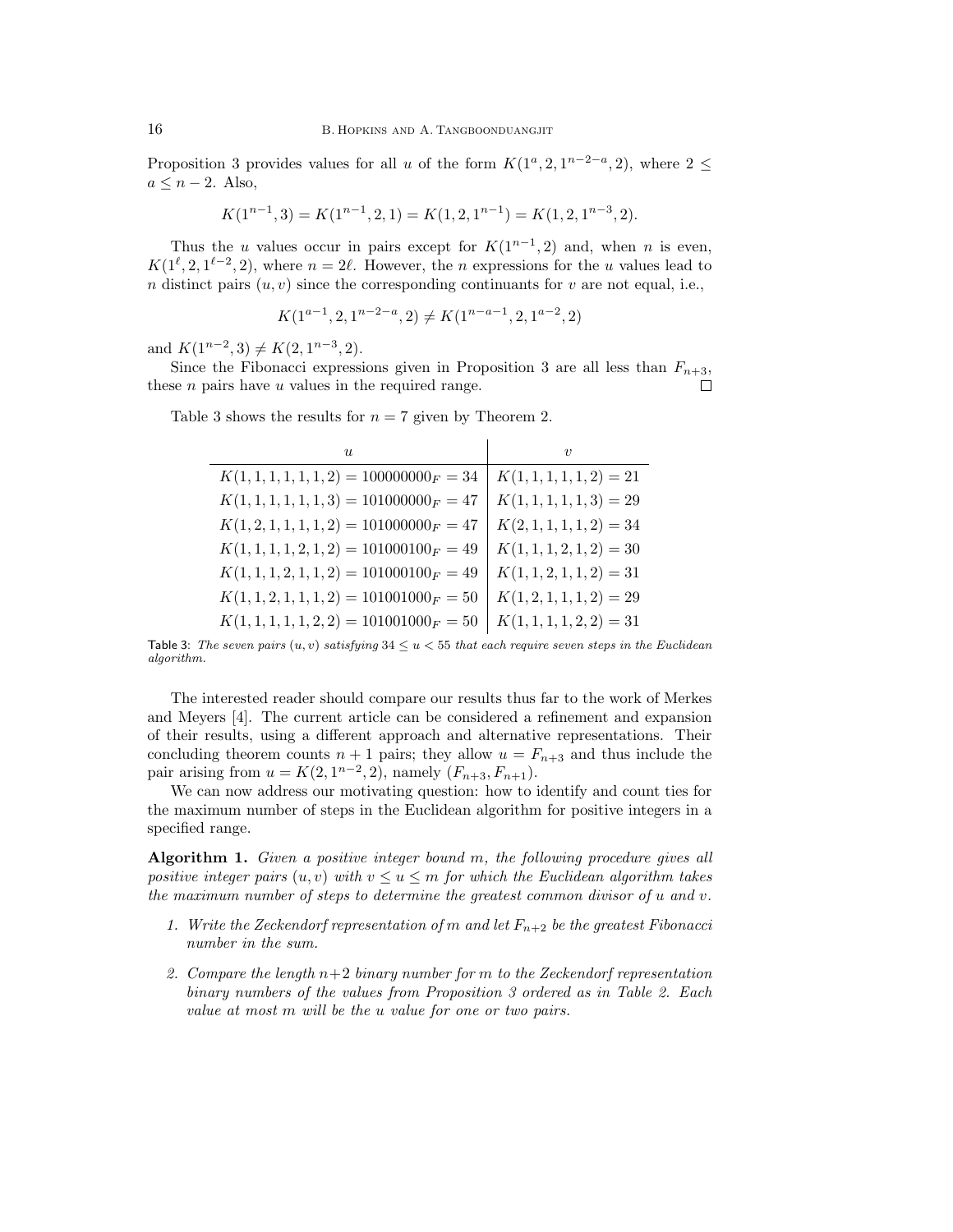- 3. Write each u from the previous step as a continuant in one or two ways as specified in the proof of Theorem 2.
- 4. For each expression of  $u = K(a_1, \ldots, a_n)$ , compute the corresponding  $v =$  $K(a_2, \ldots, a_n).$

Here are two examples of the algorithm, each building on previous computations.

**Example 1.** Consider the bound  $m = 12 = 101001<sub>F</sub>$  in Table 1. The u values for pairs requiring four steps are  $K(1, 1, 1, 2) = 8 = 100000_F$ ,  $K(1, 1, 1, 3) =$  $K(1, 2, 1, 2) = 11 = 101000_F$ , and  $K(1, 1, 2, 2) = 12$ . The corresponding four continuants for v are  $K(1,1,2) = 5$ ,  $K(1,1,3) = 7$ ,  $K(2,1,2) = 8$ , and  $K(1,2,2) = 7$ , respectively, giving  $(8, 5)$ ,  $(11, 7)$ ,  $(11, 8)$ , and  $(12, 7)$ , the locations of the four boxed numerals 4 in the lower triangular part of Table 1. Decreasing the bound to  $m = 11$ would exclude  $u = K(1, 1, 2, 2) = 12$ . Decreasing the bound to  $m = 8, 9, 10$  would leave just the pair (8, 5).

**Example 2.** Recall the example  $49 = 101000100<sub>F</sub>$  and compare this to the binary numbers in Table 3. The continuant value  $u = 50$  exceeds  $m = 49$ , so the five pairs (34, 21), (47, 29), (47, 34), (49, 30), (49, 31) tie for requiring the maximum seven steps. From the same table, the bounds  $m = 34, \ldots, 46$  have only the pair  $(34, 21)$ requiring seven steps,  $m = 47,48$  have three pairs, and  $m = 50, \ldots, 54$  have seven pairs (then  $m = 55$  has the unique pair (55, 34) requiring eight steps).

### 5. Asymptotic results

Table 4 gives the number of pairs bounded by  $m$  requiring the maximum number of steps in the Euclidean algorithm.

|                                       |  |  |  | $m$   1 2 3 4 5 6 7 8 9 10 11 12 13 14 15                                                                                          |  |  |  |  |
|---------------------------------------|--|--|--|------------------------------------------------------------------------------------------------------------------------------------|--|--|--|--|
| pairs   1 1 1 2 1 1 3 1 1 1 3 4 1 1 1 |  |  |  |                                                                                                                                    |  |  |  |  |
|                                       |  |  |  |                                                                                                                                    |  |  |  |  |
|                                       |  |  |  | $16 \quad 17 \quad 18 \quad 19 \quad 20 \quad 21 \quad 22 \quad 23 \quad 24 \quad 25 \quad 26 \quad 27 \quad 28 \quad 29 \quad 30$ |  |  |  |  |

Table 4: The number of positive integer pairs  $(u, v)$  with  $v \le u \le m$  requiring the maximum number of steps.

The sums in Proposition 3 give Zeckendorf representations and allow us to establish results on the occurrences of 1 and even numbers in Table 4.

**Corollary 1.** Given the bound m and the maximal  $u = F_{n+2} \leq m$ , there is exactly one pair  $(u, v)$  with  $v \leq u \leq m$  requiring the maximum n steps in the Euclidean algorithm if and only if  $m < F_{n+2} + F_n$ . Asymptotically, this is the case with probability  $1/\varphi \sim 0.618$ , where  $\varphi$  is the golden ratio.

**Proof.** The pair  $(F_{n+2}, F_{n+1})$  from Theorem 1 requires the maximum n steps in the Euclidean algorithm. By our results, the first tie occurs with  $u = K(1, 2, 1^{n-3}, 2) =$  $K(1^{n-1},3) = F_{n+2} + F_n$ . So over the range  $F_{n+2} \le m < F_{n+3}$  of length  $F_{n+1}$ , there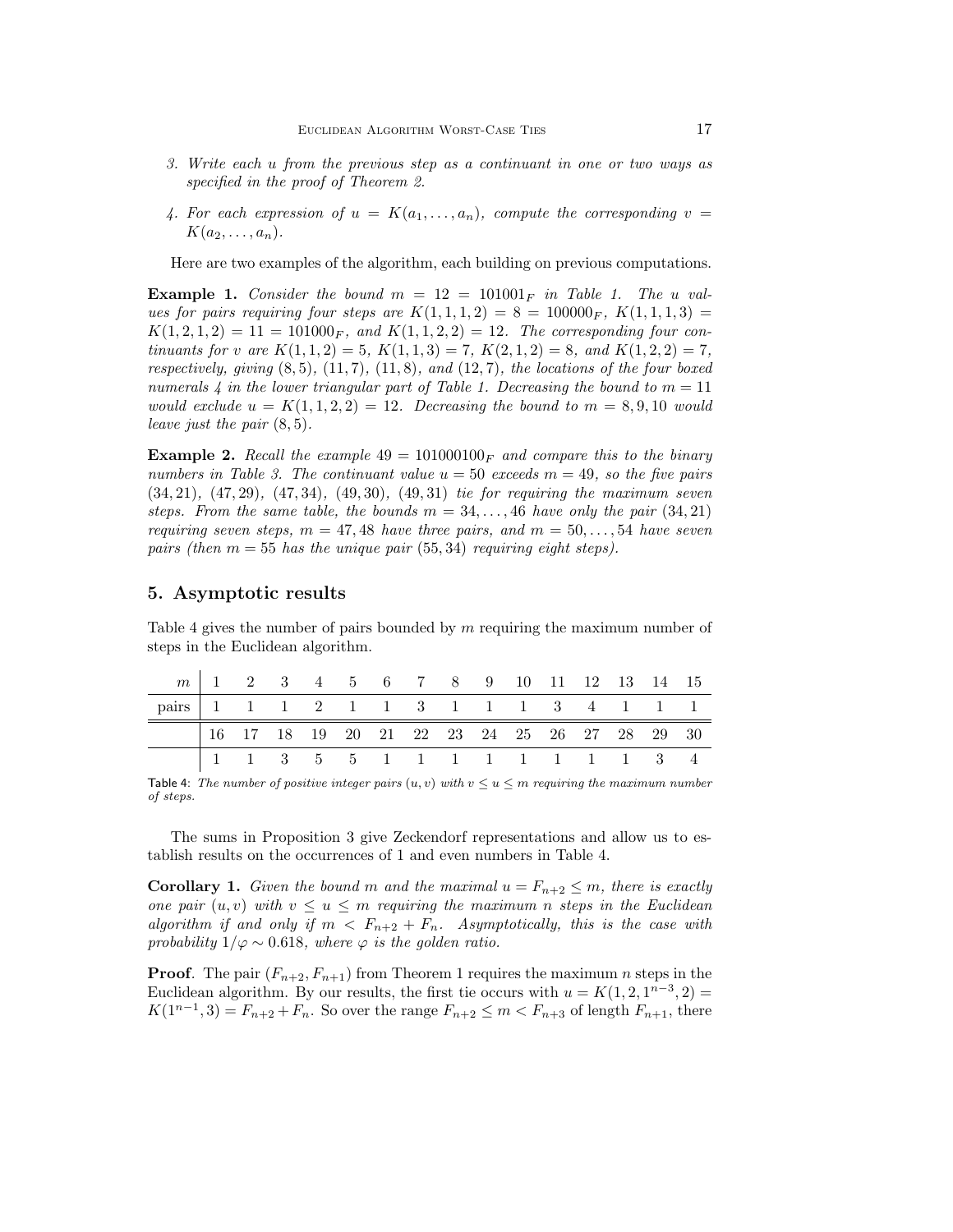is a single pair requiring the maximum number of steps for the  $F_n$  values of m with  $F_{n+2} \leq m < F_{n+2} + F_n$ , giving the asymptotic ratio

$$
\lim_{n \to \infty} \frac{F_n}{F_{n+1}} = \frac{1}{\varphi}.
$$

**Corollary 2.** Given the bound m and the maximal  $u = F_{n+2} \leq m$  with n odd, there is an odd number of pairs  $(u, v)$  with  $v \le u \le m$  requiring the maximum n steps in the Euclidean algorithm. For n even, say  $n = 2\ell$ , there is an odd number of pairs if  $m < K(1^{\ell}, 2, 1^{\ell-2}, 2)$ , else an even number. Asymptotically, there is an even number of pairs with probability  $1/(3\varphi + 1) \sim 0.171$ , where  $\varphi$  is the golden ratio.

**Proof.** Every m has the one pair  $(F_{n+2}, F_{n+1})$  requiring the maximum n steps. For increasingly larger values of  $m$ , as explained in Algorithm 1, the  $u$  values usually come with two continuant expressions, leading to two pairs. The exception is when  $n = 2\ell$  and  $m \geq K(1^{\ell}, 2, 1^{\ell-2}, 2)$  as  $K(1^{\ell}, 2, 1^{\ell-2}, 2)$  has just one continuant expression, leading to one additional pair which gives an even total number of pairs.

For the asymptotic result, for  $n = 2\ell$ , consider m values in the interval from  $F_{n+1}$  to  $F_{n+3}$ . There is an even number of pairs requiring the maximum number of Euclidean algorithm steps only for m values from  $K(1^{\ell}, 2, 1^{\ell-2}, 2)$  to  $F_{n+3}$ , where, by the proof of Proposition 3,  $K(1^{\ell}, 2, 1^{\ell-2}, 2) = 2F_{\ell+1}F_{\ell+2}$ . The identity  $F_{a+b} =$  $F_aF_{b-1} + F_{a+1}F_b$  allows us to write

$$
F_{2\ell+3} = F_{(\ell+1)+(\ell+2)} = F_{\ell+1}F_{\ell+1} + F_{\ell+2}F_{\ell+2} = F_{\ell+1}^2 + F_{\ell+2}^2.
$$

Thus, the number of m values from  $F_{n+1}$  to  $F_{n+3}$  with an even number of pairs is

$$
F_{2\ell+3} - 2F_{\ell+1}F_{\ell+2} = F_{\ell+1}^2 + F_{\ell+2}^2 - 2F_{\ell+1}F_{\ell+2} = (F_{\ell+2} - F_{\ell+1})^2 = F_{\ell}^2.
$$

The ratio of  $m$  values with an even number of pairs is then

$$
\frac{F_{2\ell+3} - 2F_{\ell+1}F_{\ell+2}}{F_{2\ell+2}} = \frac{F_{\ell}^2}{F_{\ell+1}(F_{\ell+1} + 2F_{\ell})} = \frac{1}{\frac{F_{\ell+1}}{F_{\ell}}(\frac{F_{\ell+1}}{F_{\ell}} + 2)}.
$$

Since  $F_{\ell+1}/F_{\ell} \to \varphi$  as  $\ell \to \infty$  and  $\varphi^2 = \varphi + 1$ , the last expression converges to

$$
\frac{1}{\varphi(\varphi+2)} = \frac{1}{3\varphi+1}.
$$

Other results of this type can be found. Sungkon Chang claims that the probability of exactly three pairs requiring the maximum number of steps approaches  $(2+3\varphi)/(13+21\varphi) \sim 0.146$ . Interestingly, this same proportion arises in [1]; there may be additional connections between this current project and his work.

#### 6. Related integer sequences

Consider the sequence of  $m$  values in Table 4, where the number of pairs increases, i.e.,

$$
4, 7, 11, 12, 18, 19, 29, 30, 31, 47, 49, 50, 76, 79, 80, 81, 123, 128, 129, \dots
$$
 (2)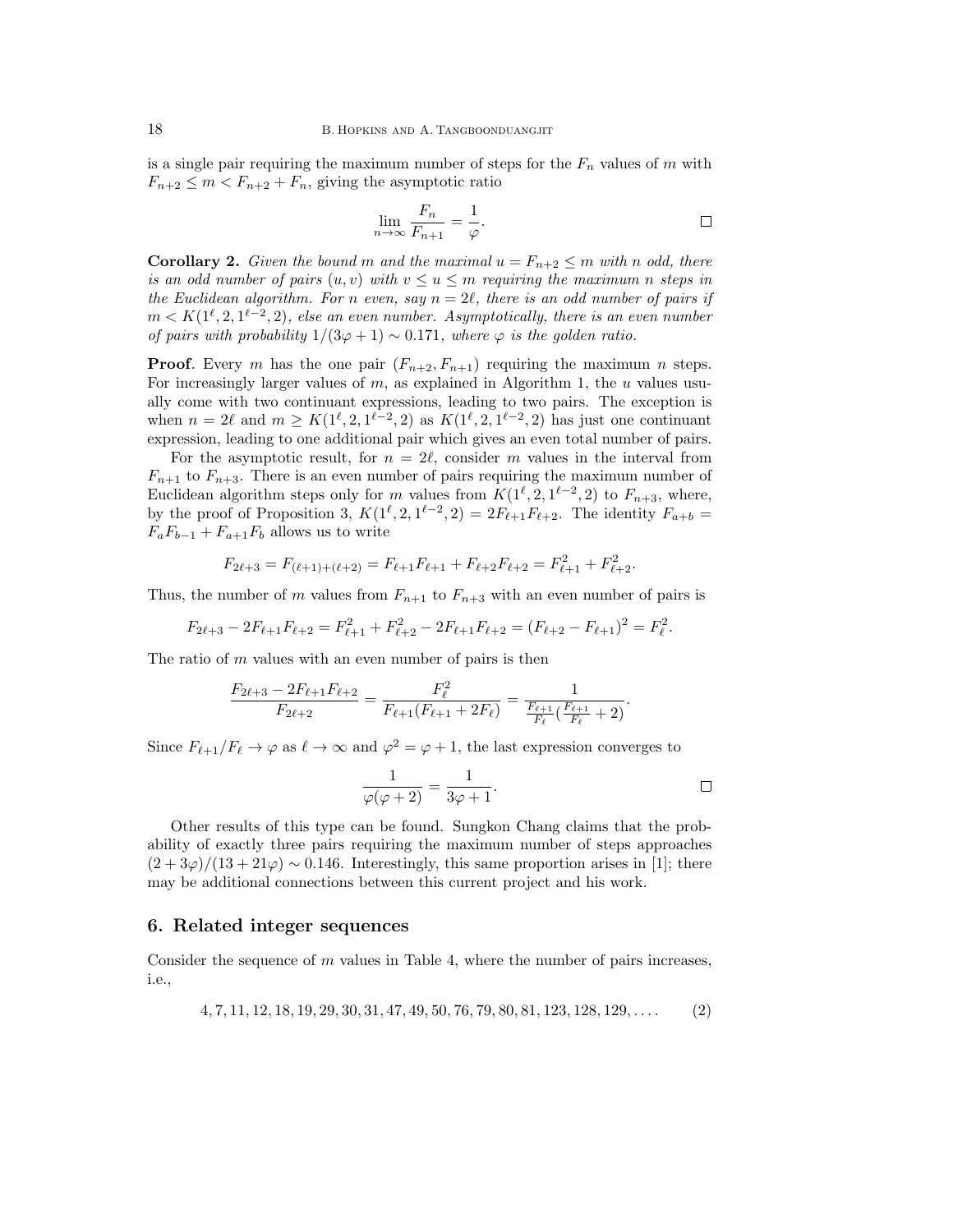The proof of Corollary 2 shows that the only increases in Table 4 are by one or two, with increases of one at each  $2F_{\ell+1}F_{\ell+2}$  for  $\ell \geq 1$ , i.e., the subsequence  $4, 12, 30, 80, 208, 546, \ldots$  of (2). We conclude the article by describing how to determine the complete sequence (2), including the values where the number of pairs increases by two.

Looking at Table 1, the first tie occurs at  $(4,3)$ , which, like  $(3,2)$ , requires two steps in the Euclidean algorithm. This comes from  $3 = K(1,3)$ . Then  $K(1,1,3) = 7$ gives the pair  $(7, 4)$ , which, like  $(5, 3)$ , requires three steps, and  $K(1, 1, 1, 3)$  gives (11, 7), as discussed above. By the propositions,  $K(1^{n-1},3) = F_{n+2} + F_n = L_{n+1}$ , the Lucas numbers starting from 3.

The first tie not described by consecutive Fibonacci or Lucas numbers is  $(7, 5)$ from  $7 = K(1, 2, 2)$ . The propositions show that  $K(1^{n-2}, 2, 2) = F_{n+2} + F_n + F_{n-3}$ , the sequence [8, A001060] starting from 5.

The first eleven such sequences are given in Table 5. The formulas come from the propositions. The first pair arising from each sequence has the form  $(L_{n+1}, F_{n+2})$ from the initial terms of each formula.

| first pair     | formula                                                              |
|----------------|----------------------------------------------------------------------|
| (4,3)          | $F_{n+2} + F_n$                                                      |
| $(7,5)^*$      | $F_{n+2} + F_n + F_{n-3}$                                            |
| (11, 8)        | $F_{n+2} + F_n + F_{n-4}$                                            |
| $(18, 13)^*$   | $F_{n+2} + F_n + F_{n-4} + F_{n-7}$                                  |
| (29, 21)       | $F_{n+2} + F_n + F_{n-4} + F_{n-8}$                                  |
| $(47, 34)^*$   | $F_{n+2} + F_n + F_{n-4} + F_{n-8} + F_{n-11}$                       |
| (76, 55)       | $F_{n+2} + F_n + F_{n-4} + F_{n-8} + F_{n-12}$                       |
| $(123, 89)^*$  | $F_{n+2} + F_n + F_{n-4} + F_{n-8} + F_{n-12} + F_{n-15}$            |
| (199, 144)     | $F_{n+2} + F_n + F_{n-4} + F_{n-8} + F_{n-12} + F_{n-16}$            |
| $(322, 233)^*$ | $F_{n+2} + F_n + F_{n-4} + F_{n-8} + F_{n-12} + F_{n-16} + F_{n-19}$ |
| (521, 377)     | $F_{n+2} + F_n + F_{n-4} + F_{n-8} + F_{n-12} + F_{n-16} + F_{n-20}$ |

Table 5: First eleven sequences producing pairs that tie for requiring the maximum number of steps in the Euclidean algorithm.

The sequence  $(2)$  of m values where the number of pairs increases is the union of the infinite family of sequences given by initial values  $A_0 = F_{n+2}$ ,  $A_1 = L_{n+1}$ , for each  $n \geq 2$ , and the recurrence  $A_k = A_{k-1} + A_{k-2}$ , for  $k \geq 2$ . The first few terms are shown in Table 6. One can see the pairs for the  $m = 12$  example in the columns headed by 5 and 8, and the pairs for the  $m = 49$  example among those in the columns headed by 21 and 34.

Interestingly, after some values, the starred sequences in Table 5 coincide with sequences related to the second largest, third largest, etc., terms in rows of Stern's diatomic triangle [3], in particular, [8, A244472–A244476], respectively. In fact, Paulin [5] uses continuants with small entries similar to ours to verify two conjectures of Lansing [3]. Perhaps there are other connections between Stern's diatomic triangle